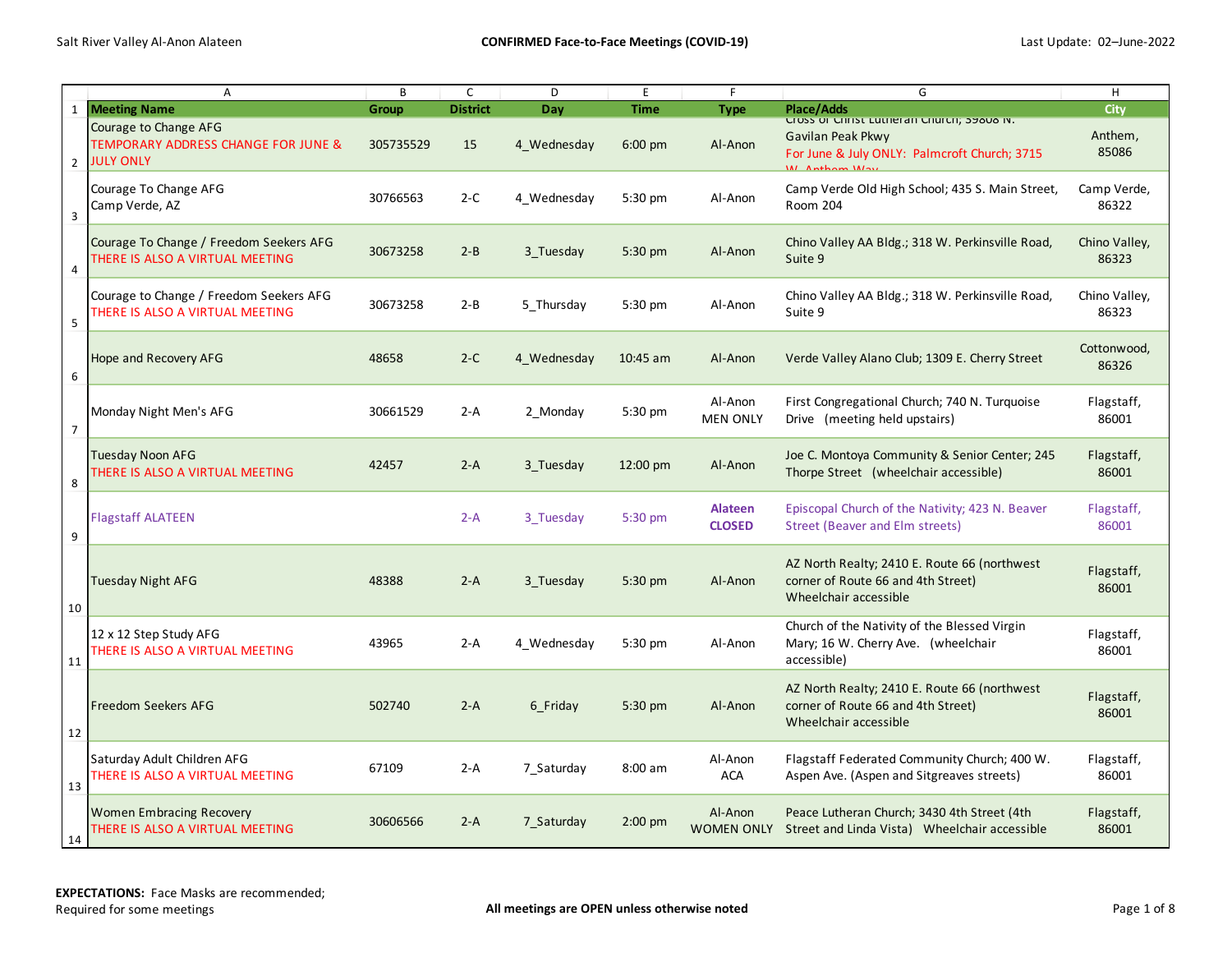|    | Α                                                                     | B        | $\mathsf{C}$    | D          | E           | F.          | G                                                                                                                 | H                         |
|----|-----------------------------------------------------------------------|----------|-----------------|------------|-------------|-------------|-------------------------------------------------------------------------------------------------------------------|---------------------------|
|    | 1 Meeting Name                                                        | Group    | <b>District</b> | Dav        | <b>Time</b> | <b>Type</b> | <b>Place/Adds</b>                                                                                                 | City                      |
| 15 | Miracle In The Hills AFG                                              | 38164    | 09              | 2 Monday   | 7:00 pm     | Al-Anon     | Shepherd of the Hills Lutheran Church; 16150 E.<br>El Lago Blvd.                                                  | Fountain Hills,<br>85268  |
| 16 | Serenity in the Hills AFG<br>THERE IS ALSO A VIRTUAL MEETING          | 65950    | 09              | 7 Saturday | $9:15$ am   | Al-Anon     | Shepherd of the Hills Lutheran Church; 16150 E.<br>El Lago Blvd.                                                  | Fountain Hills,<br>85268  |
| 17 | <b>Monday Morning Miracles AFG</b><br>THERE IS ALSO A VIRTUAL MEETING | 47362    | 08              | 2 Monday   | 9:30 am     | Al-Anon     | St. Helen's Catholic Church; 5510 W. Cholla                                                                       | Glendale,<br>85304        |
| 18 | <b>West Valley Recovery AFG</b>                                       | 30556860 | 08              | 6 Friday   | $7:30$ pm   | Al-Anon     | Northwest Church of Christ; 5110 W. Union Hills<br>Drive (Handicap accessible)                                    | Glendale,<br>85304        |
| 19 | Serenity AFG at Arrowhead<br>THERE IS ALSO A VIRTUAL MEETING          | 62535    | 08              | 3 Tuesday  | 7:00 pm     | Al-Anon     | Dove of the Desert; 7201 W. Beardsley (CLOSED -<br>Alanon Members only. Handicap accessible.<br>Bldg. B, Room 9.) | Glendale,<br>85308        |
| 20 | New Way of Living AFG<br>THERE IS ALSO A VIRTUAL MEETING              | 54853    | 08              | 6 Friday   | 12:00 pm    | Al-Anon     | Hope Chapel; 17417 N. 63rd Avenue                                                                                 | Glendale,<br>85308        |
| 21 | Lighten Up AFG<br>THERE IS ALSO A VIRTUAL MEETING                     | 30521525 | 15              | 7 Saturday | $10:00$ am  | Al-Anon     | Mission Bell United Methodist Church; 4645 W.<br>Bell Road, in the Fellowship Hall                                | Glendale,<br>85308        |
| 22 | Living in Gratitude AFG<br>THERE IS ALSO A VIRTUAL MEETING            | 30522293 | 15              | 5 Thursday | 7:00 pm     | Al-Anon     | Foothills Christian Church; 3951 W. Happy Valley<br>Road                                                          | Glendale,<br>85310        |
| 23 | <b>Healing Hearts AFG</b><br>This is a NEW meeting as of 04/2022      | 30785277 | 14              | 2 Monday   | 7:00 pm     | Al-Anon     | Estrella Mountain Church; 10485 S. Estrella<br>Parkway, Room 214 (rear of the church)                             | Goodyear,<br>85338        |
| 24 | New Life AFG                                                          | 65951    | 14              | 5 Thursday | 12:00 pm    | Al-Anon     | Vineyard Church; 255 N. Litchfield Road<br>Contacts: Bev C. (623-399-3193);<br>Bob K. (719-964-7115)              | Goodyear,<br>85338        |
| 25 | How It Works AFG<br>This is a NEW meeting as of 04/2022               | 30657437 | 04              | 3 Tuesday  | $6:00$ pm   | Al-Anon     | Rim Community Library; 3404 Mustang Avenue                                                                        | Heber-Overgaard,<br>85933 |
| 26 | Tuesday Night Relief AFG<br>THERE IS ALSO A VIRTUAL MEETING           | 502639   | 11              | 3 Tuesday  | 7:00 pm     | Al-Anon     | Broadway Christian Church; 7335 E. Broadway<br>Road; Northwest side in the living room.                           | Mesa,<br>85208            |
| 27 | Paulden AFG                                                           | 30719881 | $2 - B$         | 7 Saturday | 8:30 am     | Al-Anon     | Paulden Alano Club; 6675 N. Hwy 89.<br>East side of US-89, north of Mile Marker 334,<br>south of Buffalo Road     | Paulden,<br>86323         |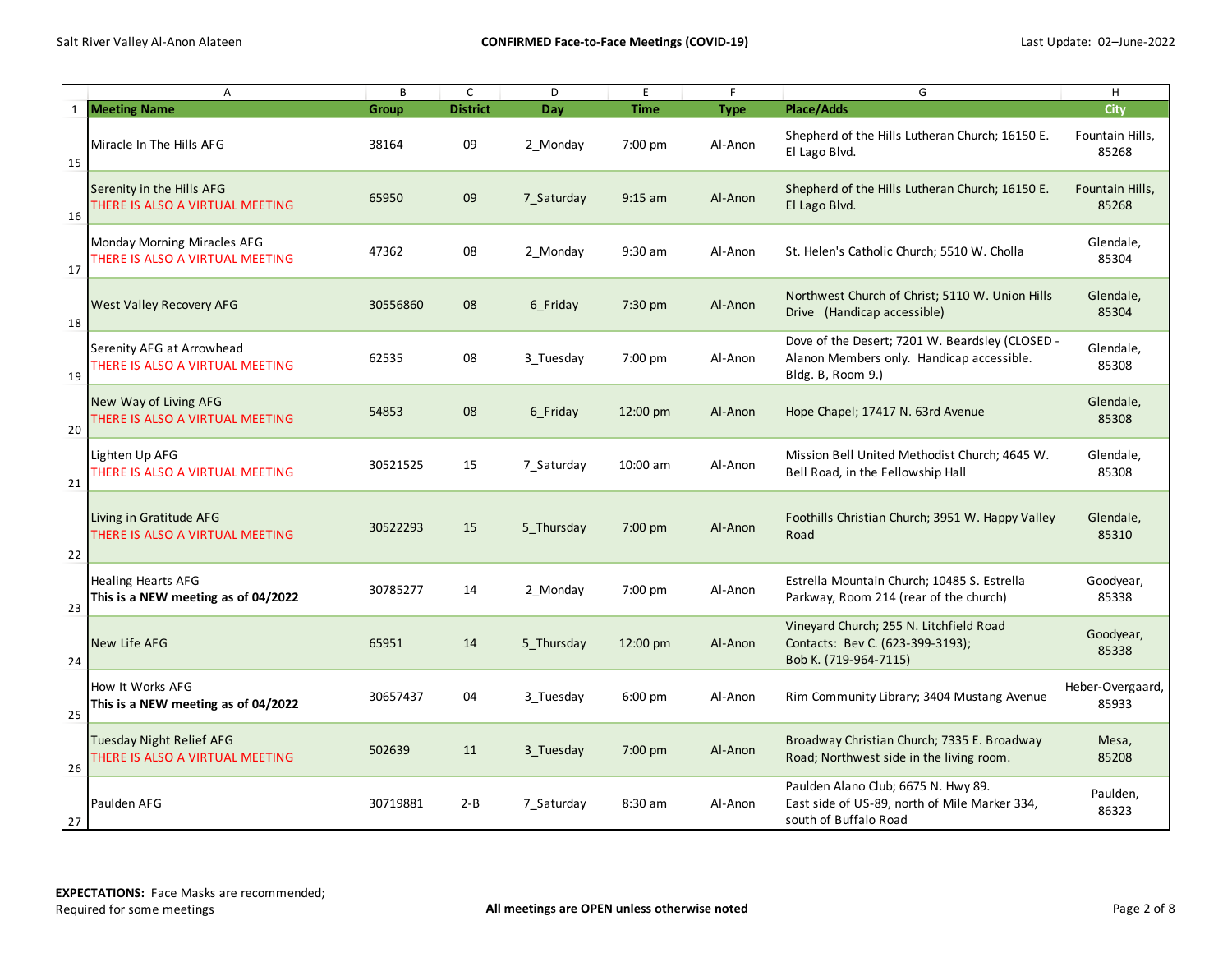|    | Α                                                                         | B        | $\mathsf{C}$    | D           | E           | F                               | G                                                                                                                         | H                 |
|----|---------------------------------------------------------------------------|----------|-----------------|-------------|-------------|---------------------------------|---------------------------------------------------------------------------------------------------------------------------|-------------------|
|    | 1 Meeting Name                                                            | Group    | <b>District</b> | <b>Day</b>  | <b>Time</b> | <b>Type</b>                     | <b>Place/Adds</b>                                                                                                         | City              |
| 28 | Payson Hope For Today AFG                                                 | 30588389 | 09              | 2 Monday    | $6:00$ pm   | Al-Anon                         | St. Paul's Episcopal Church; 401 E. Tyler Pkwy                                                                            | Payson,<br>85541  |
| 29 | One Day At A Time AFG<br>(previously named Saturday Star Valley AFG)      | 30716530 | 09              | 7 Saturday  | $9:00$ am   | Al-Anon                         | Overcomer's Church; 100 Roundup Road                                                                                      | Payson,<br>85541  |
| 30 | Golden Steps AFG<br>THERE IS ALSO A VIRTUAL MEETING                       | 51827    | 08              | 7 Saturday  | $10:30$ am  | Al-Anon                         | Peoria Community Center, Saddleback Room;<br>8335 W. Jefferson Street                                                     | Peoria,<br>85345  |
| 31 | <b>Tuesday Morning AFG</b>                                                | 305      | 08              | 3 Tuesday   | 10:00 am    | Al-Anon                         | Apostles Lutheran Church; 7020 W. Cactus Road                                                                             | Peoria,<br>85381  |
| 32 | <b>Westside Winners AFG</b>                                               | 24461    | 08              | 5 Thursday  | 7:00 pm     | Al-Anon                         | Apostles Lutheran Church; 7020 W. Cactus Road<br>Covid face masks are REQUIRED.                                           | Peoria,<br>85381  |
| 33 | <b>Bubbles ALATEEN</b><br>Ages 12 to 19                                   | 30765842 |                 | 6 Friday    | 7:00 pm     | <b>Alateen</b><br><b>CLOSED</b> | Memorial Presbyterian Church; 4141 E. Thomas<br>Road For More Info: Mary S., alateencoord@al-<br>anon-az.org 480-282-2896 | Phoenix,<br>85018 |
| 34 | <b>Stepping Stones to Serenity AFG</b><br>THERE IS ALSO A VIRTUAL MEETING | 63422    | 15              | 4 Wednesday | 7:00 pm     | Al-Anon                         | Shadow Rock Church; 12861 N. 8th Avenue                                                                                   | Phoenix,<br>85029 |
| 35 | Circle of Hope Beginners' Meeting                                         | 30779538 | 15              | 5 Thursday  | $6:16$ pm   | Al-Anon                         | Shadow Rock UCC; 12861 N. 8th Avenue                                                                                      | Phoenix,<br>85029 |
| 36 | Monday Night Al-Anon AFG<br>THERE IS ALSO A VIRTUAL MEETING               | 66092    | 14              | 2 Monday    | 7:00 pm     | Al-Anon                         | Banner Estrella Hospital Conference Center;<br>9201 W. Thomas Road                                                        | Phoenix,<br>85037 |
| 37 | <b>Healing Hearts AFG</b><br>This is a NEW meeting as of 05/2022          | 30787021 | 15              | 1 Sunday    | $2:00$ pm   | Al-Anon                         | The Spot; 4220 W. Northern Avenue, Suite 111                                                                              | Phoenix,<br>85051 |
| 38 | <b>Mustard Seed AFG</b>                                                   | 370      | 15              | 4 Wednesday | $1:30$ pm   | Al-Anon                         | Trinity United Methodist Church; 3104 W.<br><b>Glendale Avenue</b>                                                        | Phoenix,<br>85051 |
| 39 | Growing in Serenity AFG                                                   | 30533265 | 17              | 7_Saturday  | $2:00$ pm   | Al-Anon                         | First Congregational United Church of Christ;<br>1407 N. 2nd Street, Room 7<br>MASKS ARE REQUIRED.                        | Phoenix,<br>85004 |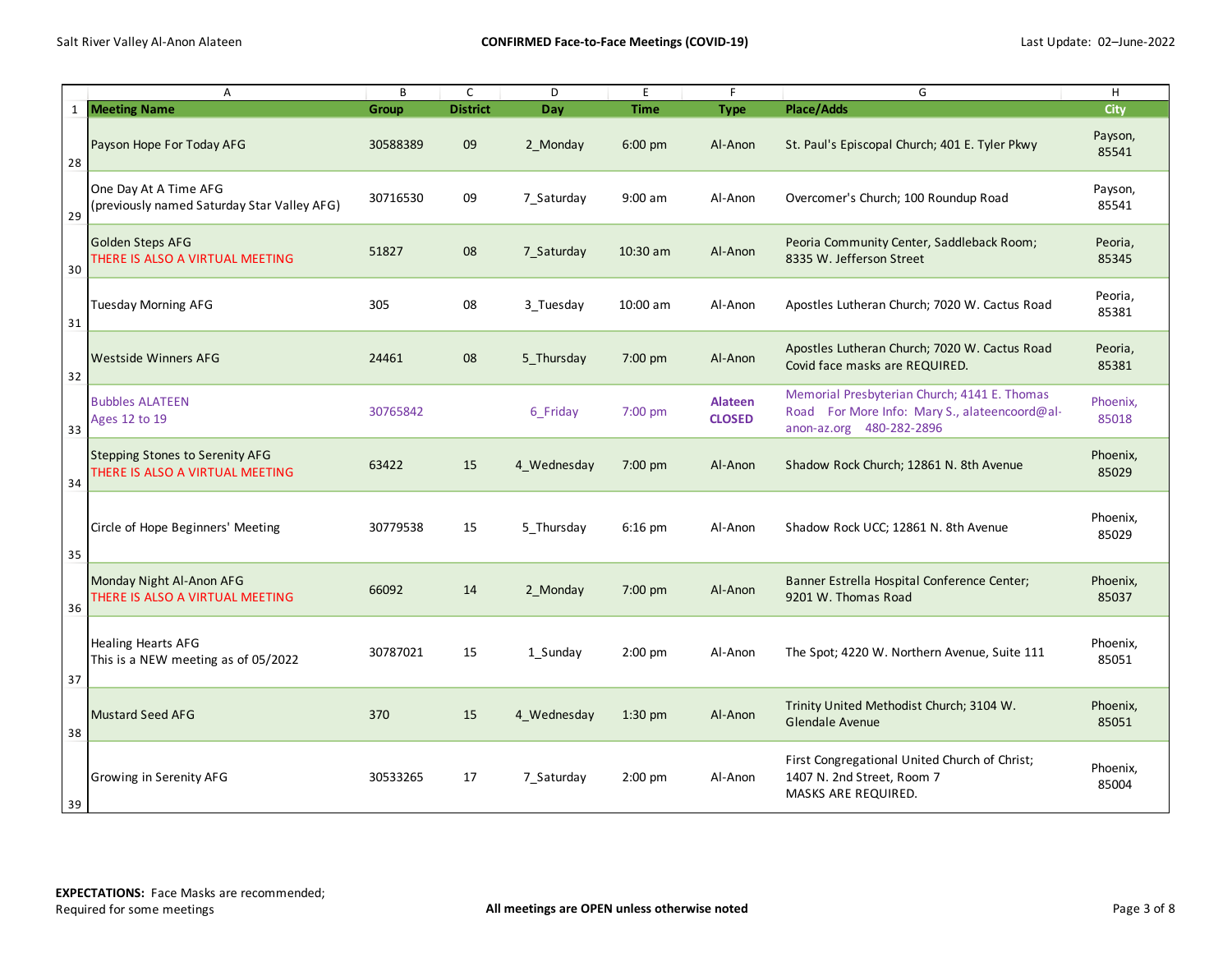|              | Α                                                                                                      | B            | C               | D           | E           | F.                         | G                                                                                                                            | H                 |
|--------------|--------------------------------------------------------------------------------------------------------|--------------|-----------------|-------------|-------------|----------------------------|------------------------------------------------------------------------------------------------------------------------------|-------------------|
| $\mathbf{1}$ | <b>Meeting Name</b>                                                                                    | <b>Group</b> | <b>District</b> | Day         | <b>Time</b> | <b>Type</b>                | <b>Place/Adds</b>                                                                                                            | City              |
| 40           | Working on the Solution AFG                                                                            | 503025       | 17              | 3 Tuesday   | $6:00$ pm   | Al-Anon                    | Lambda Fellowship Club; 2622 N. 16th Street.<br>Access through front door on south side of<br>building. Face masks REQUIRED. | Phoenix,<br>85006 |
| 41           | Sunday Stepping Stones AFG<br>THERE IS ALSO A VIRTUAL MEETING                                          | 422          | 17              | 1 Sunday    | 12:30 pm    | Al-Anon                    | Valley Alano Club; 2310 N. 56th Street (Handicap<br>accessible.)                                                             | Phoenix,<br>85008 |
| 42           | Monday Morning Step AFG                                                                                | 418          | 17              | 2 Monday    | $10:15$ am  | Al-Anon                    | Valley Alano Club; 2310 N. 56th Street (Handicap<br>accessible.)                                                             | Phoenix,<br>85008 |
| 43           | <b>Blueprint For Progress AFG</b>                                                                      | 30754175     | 17              | 3 Tuesday   | $1:30$ pm   | Al-Anon                    | Valley Alano Club; 2310 N. 56th Street, Bldg. A                                                                              | Phoenix,<br>85008 |
| 44           | Courage to be ivie ALATEEIV<br>Ages 12 to 19<br>THERE IS ALSO A VIRTUAL MEETING, WITH<br>THICCON CROHN | 30652902     | 17              | 3 Tuesday   | 7:00 pm     | Alateen<br><b>CLOSED</b>   | St. Stephen's Episcopal Church; 2310 N. 56th<br>Street. For More Info: Mary S.,<br>alateencoord@al-anon-az.org. 480-282-2896 | Phoenix,<br>85008 |
| 45           | <b>Serenity Seekers AFG</b>                                                                            | 421          | 17              | 3 Tuesday   | 7:00 pm     | Al-Anon                    | St. Stephen's Episcopal Church, Valley Alano<br>Club; 2310 N. 56th Street                                                    | Phoenix,<br>85008 |
| 46           | <b>Early Saturday Morning AFG</b><br>THERE IS ALSO A VIRTUAL MEETING                                   | 39281        | 17              | 7 Saturday  | 8:45 am     | Al-Anon                    | Valley Alano Club; 2310 N. 56th Street<br>Meeting in the COTTAGE, not the main building                                      | Phoenix,<br>85008 |
| 47           | New Beginnings AFG                                                                                     | 26679        | 17              | 7 Saturday  | $10:15$ am  | Al-Anon                    | Valley Alano Club; 2310 N. 56th Street                                                                                       | Phoenix,<br>85008 |
| 48           | Ocotillo Men's Stag<br>THERE IS ALSO A VIRTUAL MEETING                                                 | 62489        | 15              | 4 Wednesday | $7:30$ pm   | Al-Anon<br><b>MEN ONLY</b> | First United Methodist Church; 5510 N. Central<br>Avenue, Room 116<br>(CLOSED - Alanon men only.)                            | Phoenix,<br>85012 |
| 49           | Thunderbird AFG                                                                                        | 41590        | 17              | 2 Monday    | 7:30 pm     | Al-Anon                    | Faith Lutheran Church; 801 E. Camelback<br>(Handicap accessible.)<br>FACE MASKS ARE REQUIRED.                                | Phoenix,<br>85014 |
| 50           | <b>Wednesday Morning Step Study AFG</b>                                                                | 385          | 17              | 4 Wednesday | 10:00 am    | Al-Anon                    | Valley Alano Club; 2310 N. 56th Street, Meeting<br>Room C                                                                    | Phoenix,<br>85015 |
| 51           | Wake Up with Al-Anon                                                                                   | 24010        | 15              | 7 Saturday  | 8:30 am     | Al-Anon                    | Crossroads East; 1845 E. Ocotillo (Handicap<br>accessible.)                                                                  | Phoenix,<br>85016 |
| 52           | <b>Crossroads AFG</b><br>THERE IS ALSO A VIRTUAL MEETING                                               | 30599386     | 15              | 2 Monday    | $10:00$ am  | Al-Anon                    | Our Savior's Lutheran Church; 1212 E. Glendale<br>Ave (Handicap accessible.)                                                 | Phoenix,<br>85020 |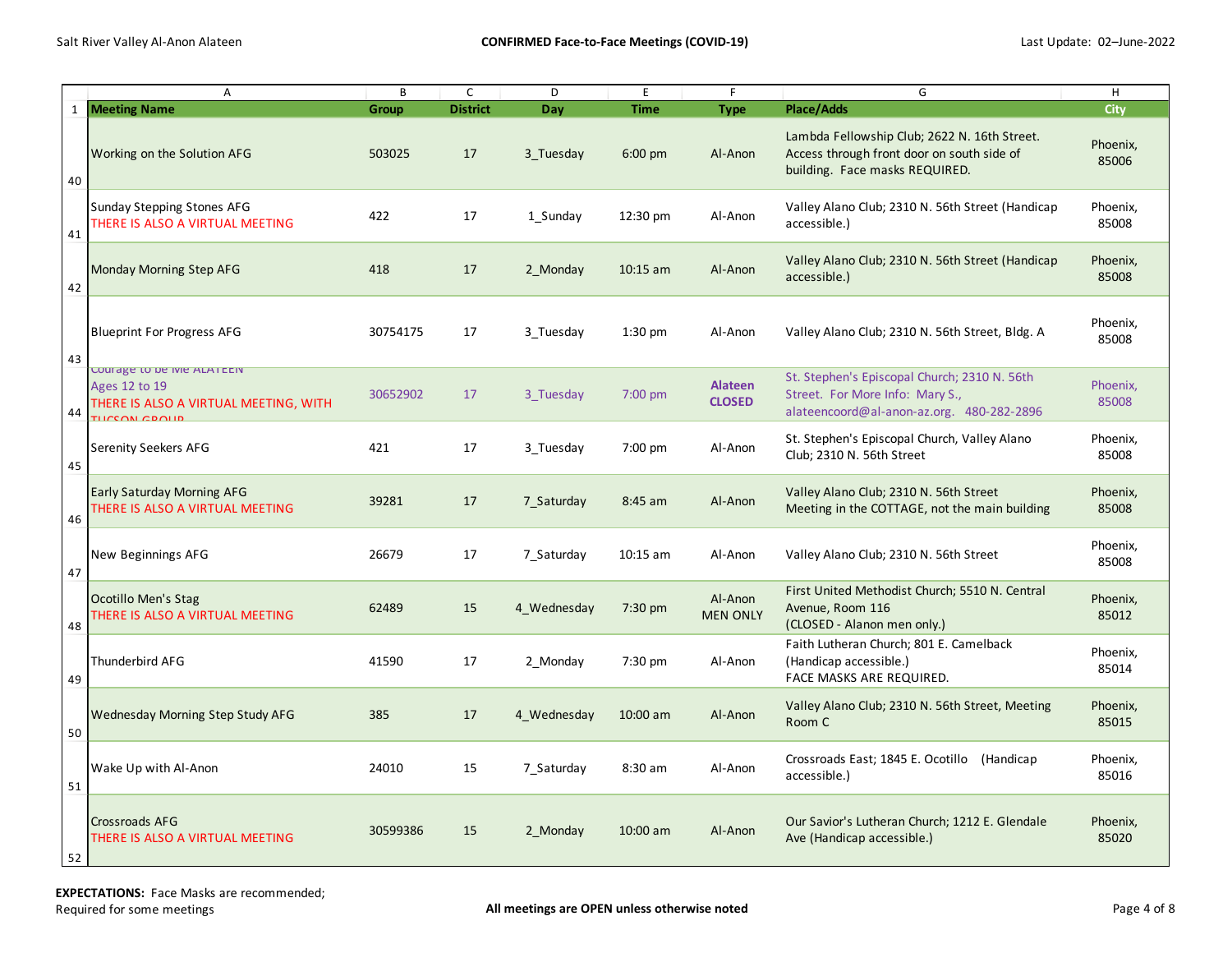|              | A                                                                      | B        | $\mathsf{C}$    | D           | E                 | F                           | G                                                                                                                                          | H                         |
|--------------|------------------------------------------------------------------------|----------|-----------------|-------------|-------------------|-----------------------------|--------------------------------------------------------------------------------------------------------------------------------------------|---------------------------|
| $\mathbf{1}$ | <b>Meeting Name</b>                                                    | Group    | <b>District</b> | Day         | <b>Time</b>       | <b>Type</b>                 | <b>Place/Adds</b>                                                                                                                          | City                      |
| 53           | <b>Crossroads AFG</b><br>THERE IS ALSO A VIRTUAL MEETING               | 30599386 | 15              | 5 Thursday  | 10:00 am          | Al-Anon                     | Our Savior's Lutheran Church; 1212 E. Glendale<br>Avenue (Handicap accessible.)                                                            | Phoenix,<br>85020         |
| 54           | <b>Crossroads AFG</b><br>THERE IS ALSO A VIRTUAL MEETING               | 30599386 | 15              | 6 Friday    | 10:00 am          | Al-Anon                     | Our Savior's Lutheran Church; 1212 E. Glendale<br>Avenue (Handicap accessible.)                                                            | Phoenix,<br>85020         |
| 55           | Principles Above Personalities<br>THERE IS ALSO A VIRTUAL MEETING      | 30511210 | 15              | 5 Thursday  | $6:00 \text{ pm}$ | Al-Anon                     | Church of the Beatitudes; 555 W. Glendale<br>Avenue                                                                                        | Phoenix,<br>85021         |
| 56           | <b>Recovery Today AFG</b><br>THERE IS ALSO A VIRTUAL MEETING           | 61970    | 15              | 4 Wednesday | $11:00$ am        | Al-Anon                     | Light and Life Church; 15229 N. 39th Avenue                                                                                                | Phoenix,<br>85053         |
| 57           | New River Serenity AFG                                                 | 66286    | 15              | 5 Thursday  | 7:00 pm           | Al-Anon                     | Desert Hills Community Church; 34835 N. 7th<br>Street (New River)                                                                          | Phoenix,<br>85086         |
| 58           | <b>Pinetop Serenity Seekers AFG</b>                                    | 67261    | 04              | 3 Tuesday   | 5:30 pm           | Al-Anon                     | St. Mary of the Angels Church; 1915 S. Penrod<br>Lane                                                                                      | Pinetop,<br>85935         |
| 59           | Live and Let Live AFG                                                  | 44417    | $2 - B$         | 7 Saturday  | 10:30 am          | Al-Anon                     | Mingus View Presbyterian Church; 8340 E. Leigh<br>Drive (Newcomers welcome) COVID safety<br>guidelines set by the church will be followed. | Prescott Valley,<br>86314 |
| 60           | <b>Serenity Seekers AFG</b><br>THERE IS ALSO A VIRTUAL MEETING         | 45821    | $2 - B$         | 2 Monday    | 12:00 pm          | Al-Anon                     | Prescott United Methodist Church; 505 W.<br>Gurley (RUTH room, lower level.)                                                               | Prescott,<br>86301        |
| 61           | Friends of Lois, Too AFG                                               | 30735412 | $2 - B$         | 3 Tuesday   | 5:30 pm           | Al-Anon                     | Safe Harbor Center; 520 W. Delano Avenue<br>Currently meeting upstairs.                                                                    | Prescott,<br>86301        |
| 62           | Thursday Noon One Day At A Time AFG<br>THERE IS ALSO A VIRTUAL MEETING | 406      | $2 - B$         | 5 Thursday  | 12:00 pm          | Al-Anon                     | Prescott United Methodist Church; 505 W.<br>Gurley Street (SIMON Room, lower level)                                                        | Prescott,<br>86301        |
| 63           | Sunday Solutions AFG                                                   | 49831    | $2 - B$         | 1 Sunday    | 7:30 am           | Al-Anon                     | Safe Harbor Center; 520 W Delano Ave (Open<br>Alanon Mtg.)                                                                                 | Prescott,<br>86301        |
| 64           | <b>Steps to Serenity Newcomer AFG</b>                                  | 32790    | $2 - B$         | 3 Tuesday   | 11:30 am          | Al-Anon<br><b>NEWCOMERS</b> | Prescott United Methodist Church; 505 W.<br>Gurley (RUTH room, lower level.)                                                               | Prescott,<br>86301        |
| 65           | <b>Steps to Serenity AFG</b>                                           | 32790    | $2 - B$         | 3 Tuesday   | 12:00 pm          | Al-Anon                     | Prescott United Methodist Church; 505 W.<br>Gurley (RUTH room, lower level.)                                                               | Prescott,<br>86301        |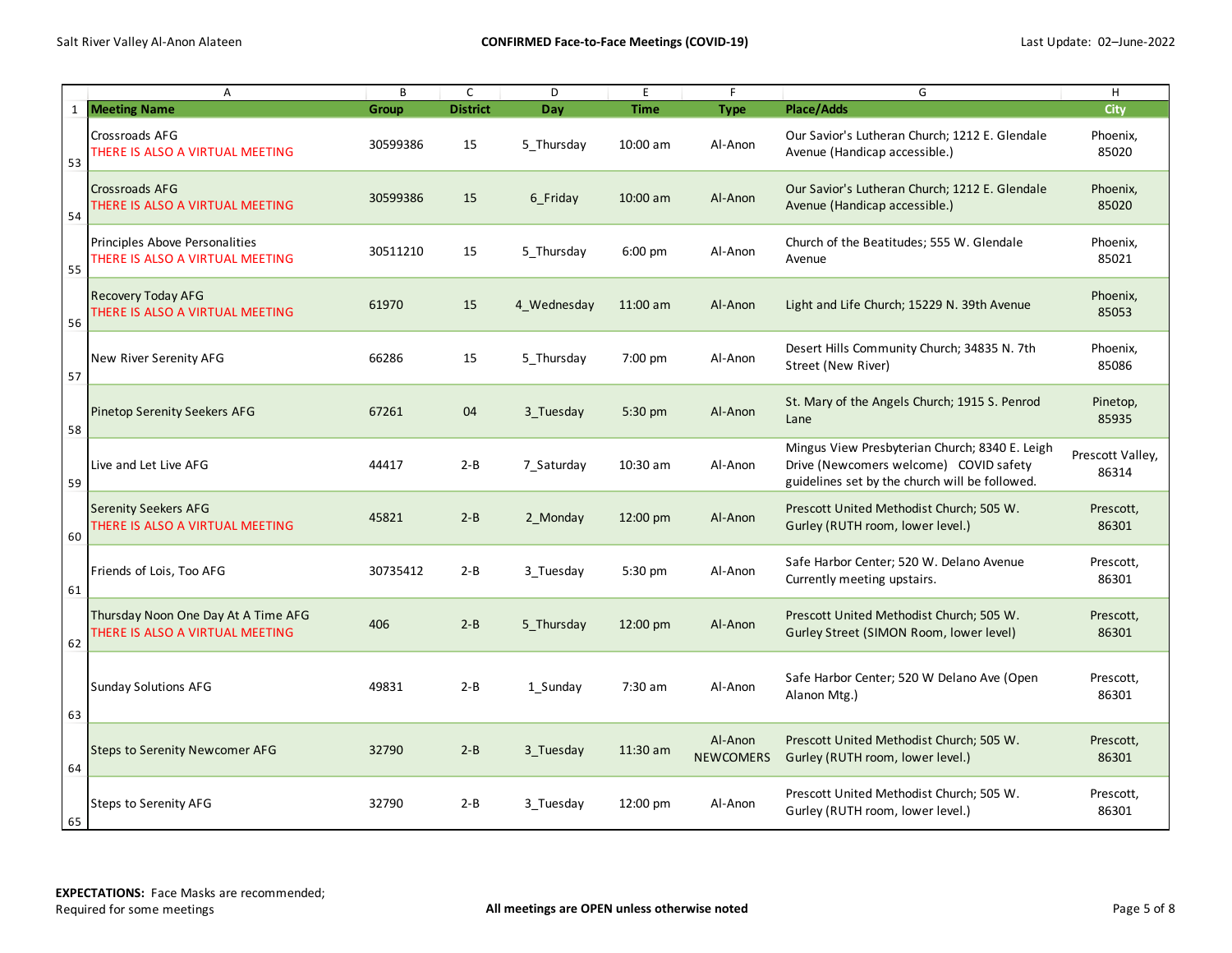|              | $\overline{A}$                                                 | B            | $\mathsf{C}$    | D           | E           | F                            | G                                                                                                                               | H                    |
|--------------|----------------------------------------------------------------|--------------|-----------------|-------------|-------------|------------------------------|---------------------------------------------------------------------------------------------------------------------------------|----------------------|
| $\mathbf{1}$ | <b>Meeting Name</b>                                            | <b>Group</b> | <b>District</b> | Day         | <b>Time</b> | <b>Type</b>                  | Place/Adds                                                                                                                      | <b>City</b>          |
| 66           | Sisters in Recovery AFG<br>This is a WOMEN'S meeting           | 30634158     | $2 - B$         | 5 Thursday  | 10:00 am    | Al-Anon<br><b>WOMEN ONLY</b> | Prescott United Methodist Church; 505 W.<br>Gurley Street (SIMON Room, lower level)                                             | Prescott,<br>86301   |
| 67           | Parents Focus Group                                            | 30584449     | $2 - B$         | 6 Friday    | 4:30 pm     | Al-Anon                      | Prescott United Methodist Church; 505 W.<br>Gurley Street (SIMON Room, lower level)                                             | Prescott,<br>86301   |
| 68           | Sisters in the Spirit AFG<br>THERE IS ALSO A VIRTUAL MEETING   | 30543317     | $2 - B$         | 4 Wednesday | $10:00$ am  | Al-Anon                      | Prescott United Methodist Church; 505 W.<br>Gurley (RUTH room, lower level.)                                                    | Prescott,<br>86303   |
| 69           | Tea Time AFG                                                   | 47361        | 17              | 2 Monday    | $4:00$ pm   | Al-Anon                      | Bethany Lutheran Church; 4300 N. 82nd Street                                                                                    | Scottsdale,<br>85251 |
| 70           | How Al-Anon Works AFG<br>THERE IS ALSO A VIRTUAL MEETING       | 54692        | 09              | 2 Monday    | $10:00$ am  | Al-Anon                      | BEGINNING 4/4/2022. North Scottsdale<br>United Methodist Church; 11735 N. Scottsdale<br>Road                                    | Scottsdale,<br>85254 |
| 71           | <b>Tuesday Morning ODAAT</b>                                   | 33133        | 08              | 3 Tuesday   | 10:00 am    | Al-Anon                      | North Scottsdale United Methodist Church;<br>11735 N. Scottsdale Road                                                           | Scottsdale,<br>85254 |
| 72           | Harmony AFG                                                    | 30636227     | 09              | 5 Thursday  | 7:30 pm     | Al-Anon                      | La Casa de Cristo Lutheran Church; 6300 E. Bell<br>Road, Classroom D (Handicap accessible by<br>elevator. COVID MASK REQUIRED.) | Scottsdale,<br>85254 |
| 73           | Happy Valley AFG                                               | 66001        | 09              | 1 Sunday    | 7:00 pm     | Al-Anon                      | Pinnacle Presbyterian Church; 25150 N. Pima<br>Road (Handicap accessible.)                                                      | Scottsdale,<br>85255 |
| 74           | Thursday Hope for Today AFG<br>THERE IS ALSO A VIRTUAL MEETING | 30606739     | 09              | 5 Thursday  | $10:00$ am  | Al-Anon                      | Pinnacle Presbyterian Church; 25150 N. Pima<br>Road                                                                             | Scottsdale,<br>85255 |
| 75           | Survival to Recovery AFG                                       | 30509039     | 09              | 7 Saturday  | $1:00$ pm   | Al-Anon<br><b>ACA</b>        | North Scottsdale Fellowship Club; 10427 N.<br>Scottsdale ROAD (Adult children of alcoholics.)                                   | Scottsdale,<br>85258 |
| 76           | Miracle on 84th Street AFG                                     | 30644089     | 09              | 6 Friday    | $7:00$ pm   | Al-Anon                      | St. Patrick Catholic Community; 10815 N. 84th<br><b>Street</b>                                                                  | Scottsdale,<br>85260 |
| 77           | Paths to Recovery AFG<br>THERE IS ALSO A VIRTUAL MEETING       | 30568464     | 09              | 2 Monday    | 4:00 pm     | Al-Anon                      | Desert Foothills Lutheran Church; 29305 N.<br>Scottsdale Rd                                                                     | Scottsdale,<br>85266 |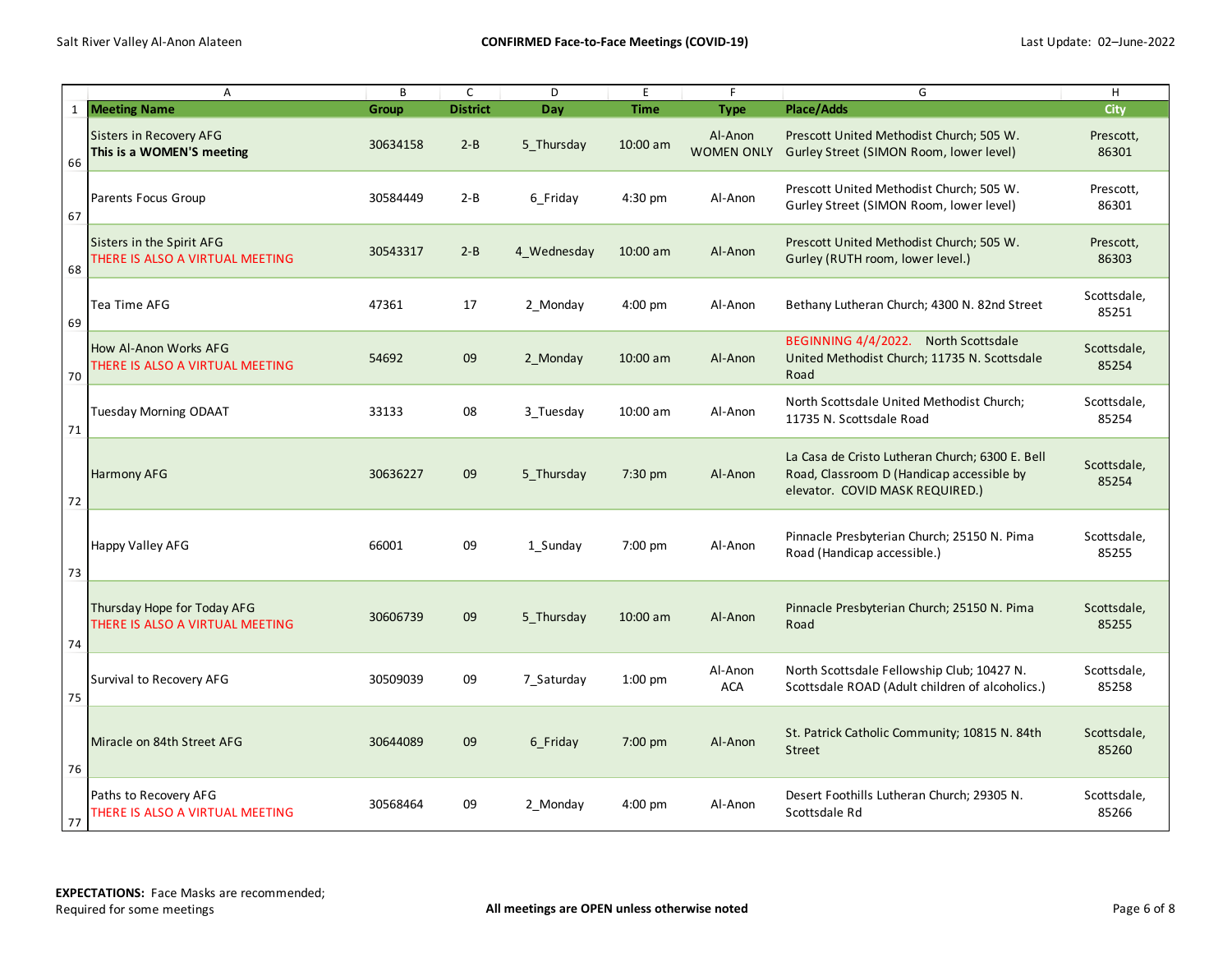|              | $\overline{A}$                                                                     | B        | $\mathsf{C}$    | D           | E           | F.                         | G                                                                                                                                     | H                       |
|--------------|------------------------------------------------------------------------------------|----------|-----------------|-------------|-------------|----------------------------|---------------------------------------------------------------------------------------------------------------------------------------|-------------------------|
| $\mathbf{1}$ | <b>Meeting Name</b>                                                                | Group    | <b>District</b> | Day         | <b>Time</b> | <b>Type</b>                | <b>Place/Adds</b>                                                                                                                     | <b>City</b>             |
| 78           | <b>AFG Mondays</b>                                                                 | 30646693 | $2-C$           | 2 Monday    | 12:00 pm    | Al-Anon                    | Christ Lutheran Church; 25 Chapel Road                                                                                                | Sedona,<br>86336        |
| 79           | 12 Steps to Serenity AFG                                                           | 39035    | $2-C$           | 7 Saturday  | $10:15$ am  | Al-Anon                    | Blauert Building; 44 Stutz Bearcat Drive<br><b>FRAGRANCE FREE</b>                                                                     | Sedona,<br>86336        |
| 80           | Courage To Change AFG<br><b>White Mountains District 4</b>                         | 30633838 | 04              | 5 Thursday  | 6:00 pm     | Al-Anon                    | White Mountain United Methodist Church; 261<br>N. 5th Street                                                                          | Show Low,<br>85901      |
| 81           | <b>White Mountain ALATEEN</b><br>Ages 10 - 18<br><b>White Mountains District 4</b> | 30776189 | 04              | 5 Thursday  | $7:00$ pm   | Alateen<br><b>CLOSED</b>   | White Mountain United Methodist Church; 261<br>N. 5th Street                                                                          | Show Low,<br>85901      |
| 82           | Sierra Vista ALATEEN Now<br>Ages 10 to 19                                          | 30639907 |                 | 4 Wednesday | $6:00$ pm   | Alateen<br><b>CLOSED</b>   | 5049 S. Highway 92 For More Info: Mary S.,<br>alateencoord@al-anon-az.org 480-282-2896                                                | Sierra Vista,<br>85650  |
| 83           | Just For Today AFG                                                                 | 30507957 | 04              | 5 Thursday  | $6:00$ pm   | Al-Anon                    | Our Lady Of The Snow Church; 1655 S. Main<br>Street                                                                                   | Snowflake,<br>85937     |
| 84           | <b>Star Valley AFG</b>                                                             | 30531092 | 09              | 4 Wednesday | $1:00$ pm   | Al-Anon                    | Rim View Community Church; 4180 E. AZ<br>Highway 260                                                                                  | Star Valley,<br>85541   |
| 85           | Free To Be AFG                                                                     | 30628034 | 08              | 3 Tuesday   | 6:30 pm     | Al-Anon                    | American Lutheran Church of Sun City; 17200 N.<br>Del Webb Blvd.                                                                      | Sun City<br>85373       |
| 86           | West of the Sun AFG<br>This is a MEN'S STAG meeting                                | 65106    | 08              | 3 Tuesday   | $5:00$ pm   | Al-Anon<br><b>MEN ONLY</b> | Sun City West Christian Church; 20803 N. 151St<br>Avenue (CLOSED meeting)                                                             | Sun City West,<br>85375 |
| 87           | Improving Conscious Contact AFG                                                    | 30683626 | 08              | 2 Monday    | 11:00 am    | Al-Anon                    | Church of the Advent Episcopal Church; 13150 W.<br>Spanish Garden Dr (MEETING OUTSIDE in the<br>Meditation Garden behind the church.) | Sun City West,<br>85373 |
| 88           | <b>Stardust Beacon AFG</b>                                                         | 60279    | 08              | 2 Monday    | $7:00$ pm   | Al-Anon                    | Desert Palms Presbyterian Church; 13459 W.<br>Stardust Blvd                                                                           | Sun City West,<br>85375 |
| 89           | West of the Sun AFG                                                                | 65106    | 08              | 4 Wednesday | 7:00 pm     | Al-Anon                    | Sun City West Christian Church; 20803 N. 151St<br>Avenue                                                                              | Sun City West,<br>85375 |
| 90           | <b>New Attitudes AFG</b>                                                           | 31084    | 08              | 5 Thursday  | 10:00 am    | Al-Anon                    | Advent Episcopal Church; 13150 W. Spanish<br><b>Garden Drive</b>                                                                      | Sun City West,<br>85375 |